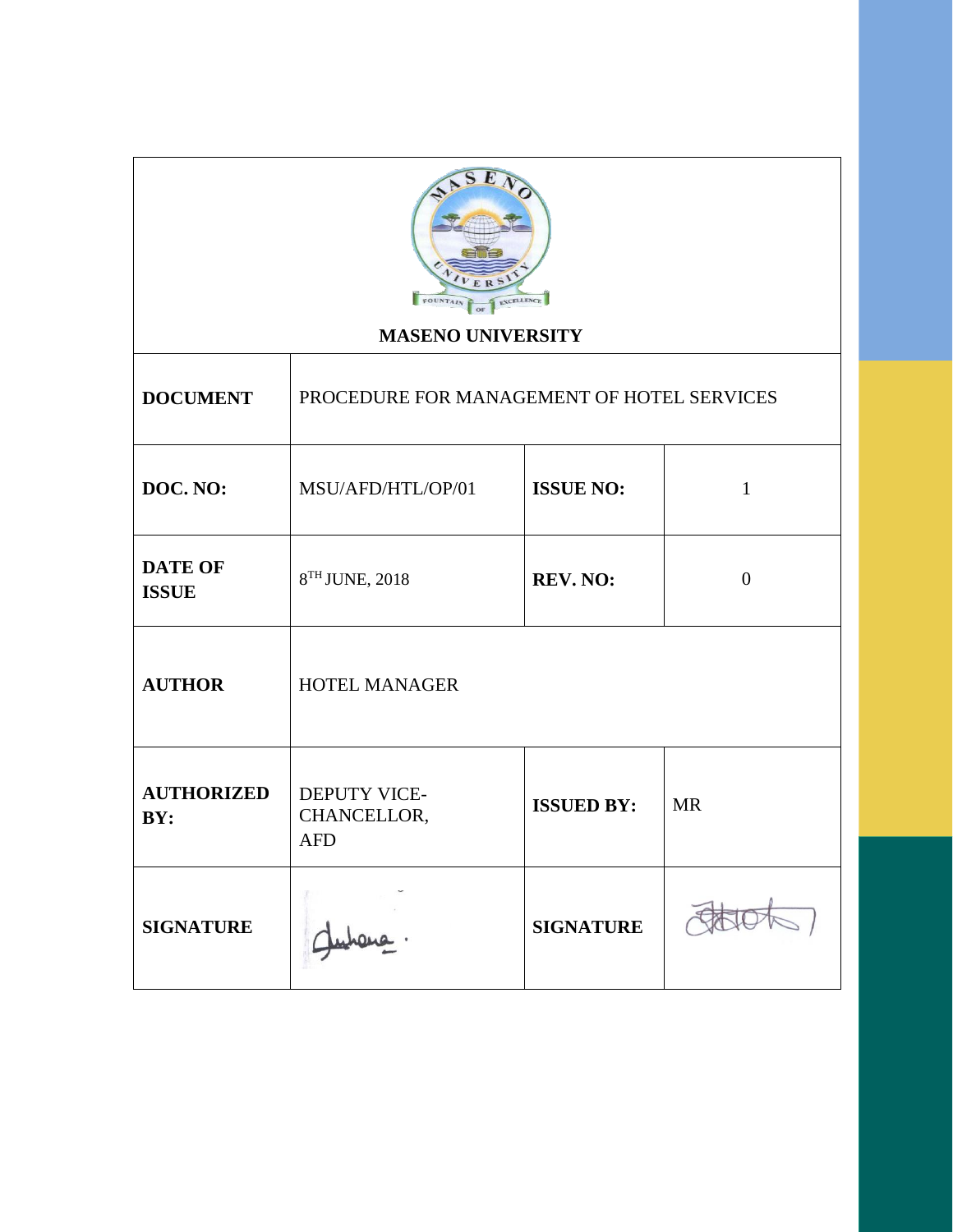| <b>DOCUMENT</b> | PROCEDURE FOR MANAGEMENT OF HOTEL SERVICES |                 |  |  |  |
|-----------------|--------------------------------------------|-----------------|--|--|--|
| <b>DOC. NO:</b> | <b>ISSUE NO:</b><br>MSU/AFD/HTL/OP/01      |                 |  |  |  |
| <b>DATE OF</b>  |                                            |                 |  |  |  |
| <b>ISSUE</b>    | $8TH$ JUNE, 2018                           | <b>REV. NO:</b> |  |  |  |

# **0.1 DOCUMENT CHANGES**

| #              | Date                       | <b>Details of Change</b> |                                                                                                          | <b>Authorization</b> |
|----------------|----------------------------|--------------------------|----------------------------------------------------------------------------------------------------------|----------------------|
|                | $(dd\text{-}mm\text{-}yy)$ | Page                     | Clause/sub clause                                                                                        | Title                |
| 1              | 08/06/2018                 | 1                        | Inclusion of author, title, issuance by MR<br>and change of document number to read<br>MSU/AFD/HTL/OP/01 | <b>DVC AFD</b>       |
| $\overline{2}$ | 08/06/2018                 | $\overline{2}$           | 0.1 Addition of page and title column in the<br>table.                                                   | <b>DVC AFD</b>       |
| 3              | 08/06/2018                 | $\overline{2}$           | 1.0 Omission of title                                                                                    | <b>DVC AFD</b>       |
| $\overline{4}$ | 08/06/2018                 | 2 and 3                  | 3.1, 3.5 Reference to ISO 9001:2015 and<br>MSU/VC/MR/OP/01 respectively.                                 | <b>DVC AFD</b>       |
| 5              | 08/06/2018                 | $\overline{4}$           | 4. Addition of BDM                                                                                       | <b>DVC AFD</b>       |
| 6              | 08/06/2018                 | 2,3,4,5,6,7              | Rearrangement of the clauses from 1 to<br>6.8.5 due to exclusion of title.                               | <b>DVC AFD</b>       |
|                | 08/06/2018                 | All                      | Change of font type and size                                                                             | <b>DVC AFD</b>       |

## **0.2 DOCUMENT DISTRIBUTION**

This procedure shall be available on the University website for authorized users.

## **1. PURPOSE**

To ensure that quality service is offered at the hotel to customers

# **2. SCOPE**

The procedure covers all services offered at the hotel.

## **3. REFERENCES**

- 3.1 ISO 9001-2015: Quality Management System requirement
- 3.2 Maseno University Quality Manual
- 3.3 Kisumu Hotel Manual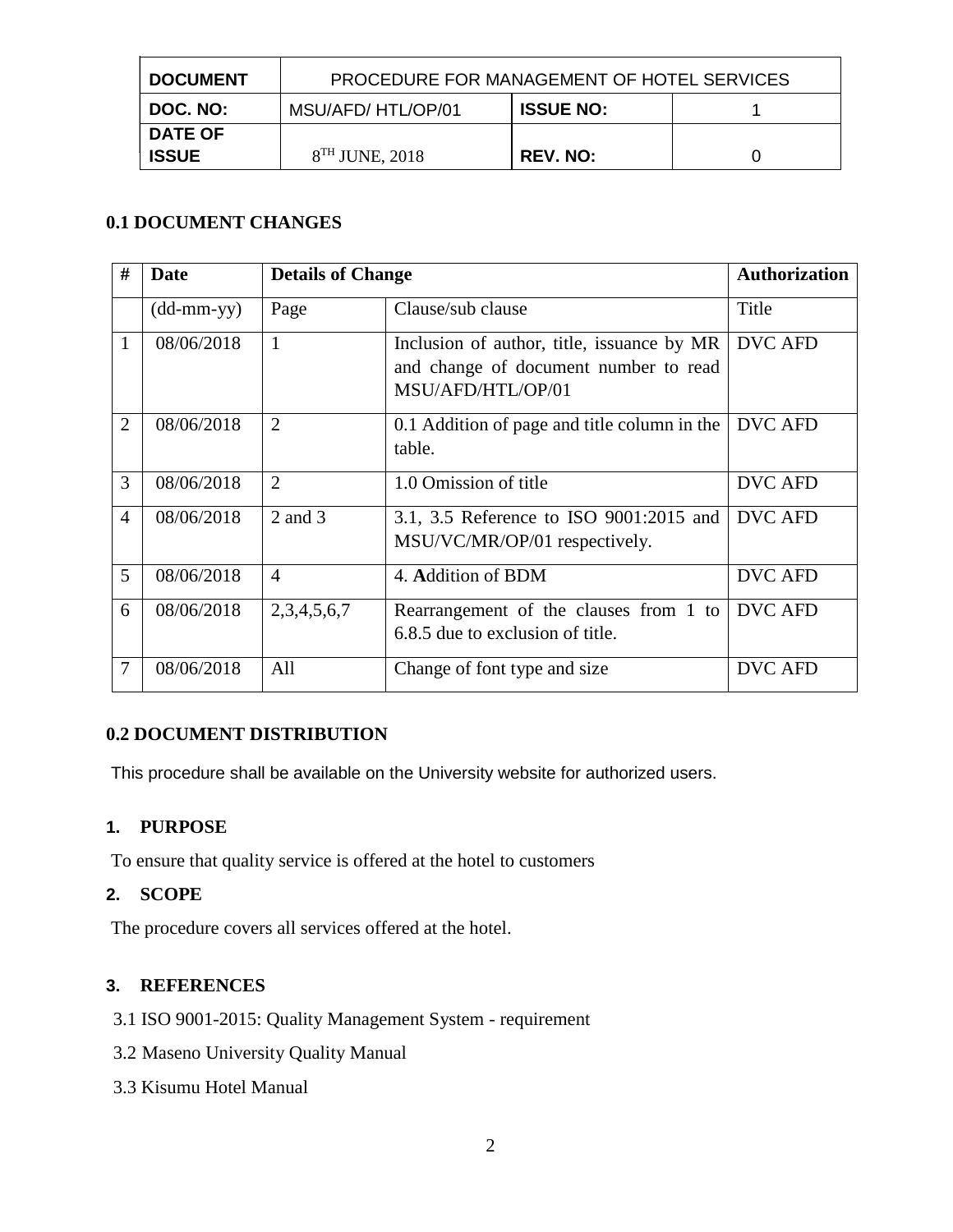| <b>DOCUMENT</b>                | PROCEDURE FOR MANAGEMENT OF HOTEL SERVICES |                 |  |  |
|--------------------------------|--------------------------------------------|-----------------|--|--|
| DOC. NO:                       | <b>ISSUE NO:</b><br>MSU/AFD/HTL/OP/01      |                 |  |  |
| <b>DATE OF</b><br><b>ISSUE</b> | $8TH$ JUNE, 2018                           | <b>REV. NO:</b> |  |  |

3.4 Kisumu Hotel Credit Policy

3.5 MSU/VC/MR/OP/01

## **4. DEFINITION OF TERMS**

The following terms shall apply in addition to those already defined in the Maseno University Quality Manual.

- 4.1**Reservation** Advance booking of Hotel accommodation
- 4.2**Accommodation -** Guest room
- 4.3 **Registration Card** Form on which guest personal details are entered.
- 4.4 **Cash office** Place where an assigned officer receives & receipts payment.
- 4.5 **Reservation Chart** table of dates, room numbers, & names of guests assigned specific rooms prepared to cover periods for which bookings have been made.
- 4.6 **Room Status Report** A table of room numbers & their selling positions at the time of the housekeeper's routine check (usually 10.00am to 4.00pm).
- 4.7 **Room Tariff** Document containing information on the room types, meal arrangements  $\&$ assigned rates.
- 4.8 **VAC** initials for "VACANT" used on the room status report to mean is unoccupied, clean & ready for sale.
- 4.9 **Pax** Initial for number of people
- 4.10 **Room Type** classification of room based on pax being accommodated and size of bed.
- 4.11 **Meal plan** provision of guest food included in the room tariff.
- 4.12 **Visa Card** An electronic card that enables holders to pay for goods & services to the credit of the issuing company.
- 4.13 **Running a Visa Card** passing a visa card through a visa machine to make payment.
- 4.14 **Seating guest** leading a guest to a vacant table and drawing a seat to allow him/her sit.
- 4.15 **Menu** a list of food and beverage items being offered, their prices and a brief description of their ingredients.
- 4.16 **Crumb down** process of cleaning table upon completion of service to a guest, in readiness for another guest or session of service.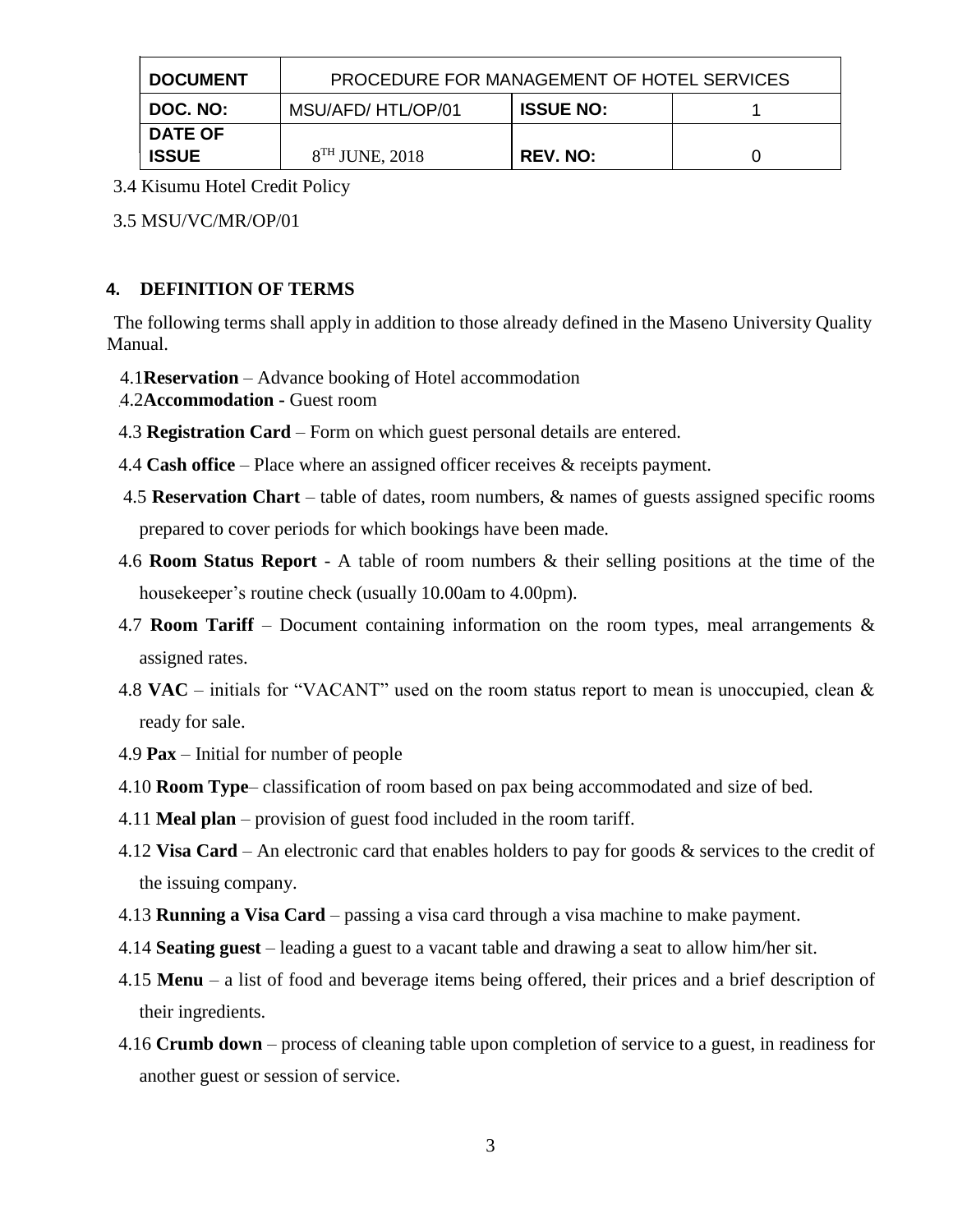| <b>DOCUMENT</b> | PROCEDURE FOR MANAGEMENT OF HOTEL SERVICES |          |  |  |
|-----------------|--------------------------------------------|----------|--|--|
| DOC. NO:        | <b>ISSUE NO:</b><br>MSU/AFD/HTL/OP/01      |          |  |  |
| <b>DATE OF</b>  |                                            |          |  |  |
| <b>ISSUE</b>    | $8TH$ JUNE, 2018                           | REV. NO: |  |  |

- 4.17 **Captain order** book in triplicate where guest orders are written
- 4.18 **Place setting** Chinaware, silverware and linen used by guest during meal.
- 4.19 **Function book** Diary where function bookings are posted as to date, contact person, nature of function requirements
- 4.20 **Quotation** Summary of function requirement costs prepared for a client organizing a function.
- 4.21 **Pro-forma Invoice** Accounting document showing details of intended costs including date, items, rate and total. It is prepared based on the quotation and prior to function.
- 4.22 **Event Order** written communication from the function procurement office to other sections of the hotel showing details of a specific function for implementation.
- 4.23 **Restaurant and bar sales analysis** Documents detailing the nature of transactions at the various revenue collection centers.
- 4.24 **Invoice** Accounting document showing details of actual function costs, including date, service provided, rate and total. It is prepared after function.
- 4.25 **ETR Receipts** A receipt generated from an ETR machine.
- 4.26 **OOO** Out of order room (a room that is out of order)
- 4.27 **SO** Sleep out (An occupied room that the guest didn't sleep in that night)
- 4.28 **CO** Check out (a room that a guest has just checked out of)
- 4.29 **EA** Early arrival (A guest who arrives before 10.00 am.)
- 4.30 **BDM**-Business Development Manager

## **5. RESPONSIBILITIES**

The Hotel Manager shall be responsible for effective implementation of this procedure.

#### **6. Method**

#### **6.1 Method for Enquiries**

- 6.1.1 The receptionist shall greet guests as soon as they arrive at the counter.
- 6.1.2 The receptionist shall find out if the guest is seeking accommodation and if yes, shall determine whether the guest made an earlier reservation.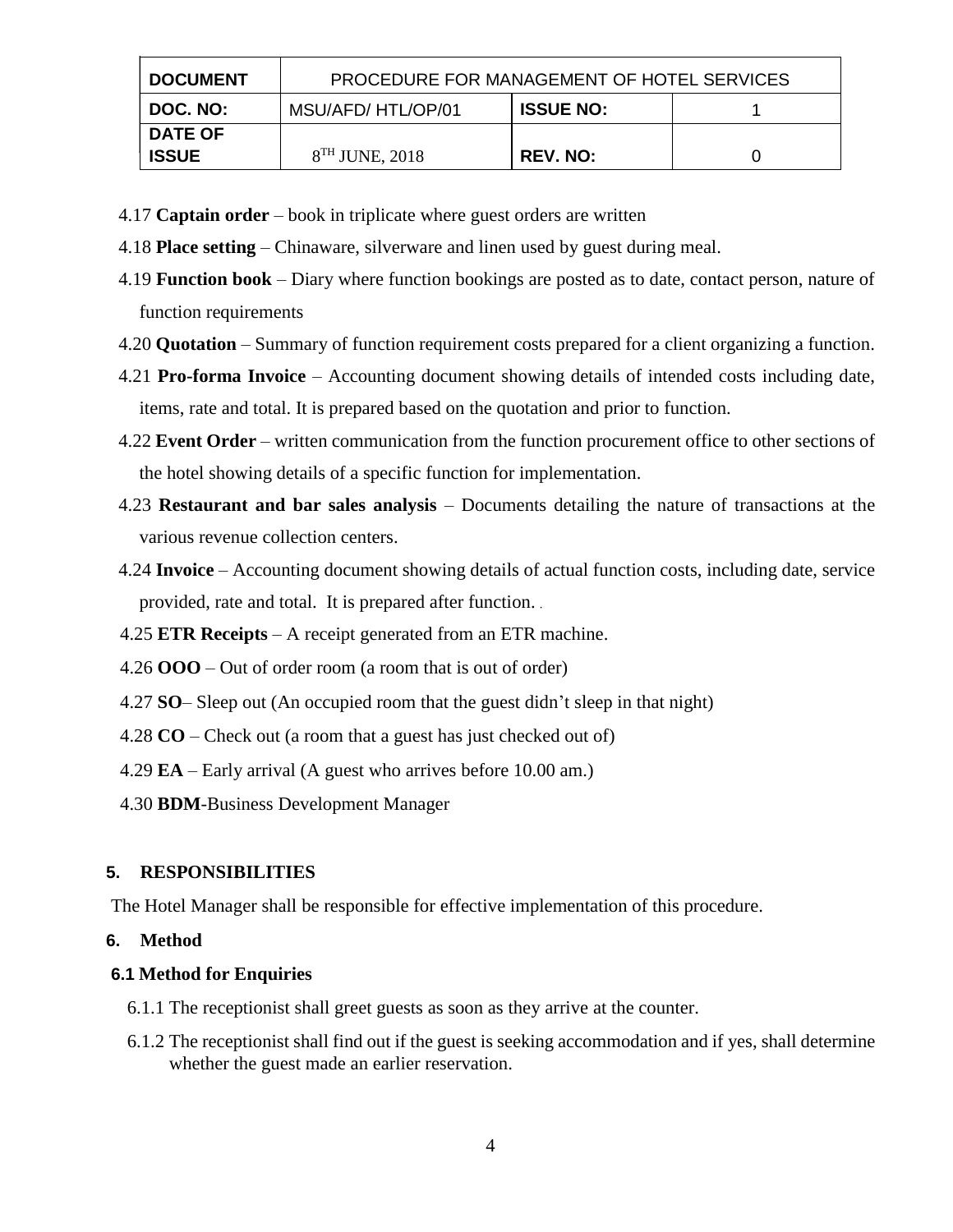| <b>DOCUMENT</b> | <b>PROCEDURE FOR MANAGEMENT OF HOTEL SERVICES</b> |                 |  |  |  |
|-----------------|---------------------------------------------------|-----------------|--|--|--|
| DOC. NO:        | <b>ISSUE NO:</b><br>MSU/AFD/HTL/OP/01             |                 |  |  |  |
| <b>DATE OF</b>  |                                                   |                 |  |  |  |
| <b>ISSUE</b>    | $8TH$ JUNE, 2018                                  | <b>REV. NO:</b> |  |  |  |

- 6.1.3 A guest is deemed to have a reservation if his/her name or the name of his/her booking agent is filled against the number of a room, on a date for which accommodation is sought.
- 6.1.4 If the guest is confirmed to have a reservation, the receptionist shall register him/her.
- 6.1.5 If a guest has no earlier reservation, the receptionist shall find out the type of room he/she wants and the preferred meal plan.
- 6.1.6 The receptionist then shall determine if the room sought is available from the reservation chart and room status report.
- 6.1.7 A room is available if no guest name is entered against the room number on a specific date on the reservation chart. The initials VAC shall be indicated against the room number on the Room Status Report.
- 6.1.8 Once a room is available, the receptionist shall quote the rate of the room to the guest. The rate quoted should not be less than the provisions on the room tariff.
- 6.1.9 If the guest agrees to the rates as offered, the receptionist shall present the guest with a registration card where the guest fills in personal details.
- 6.1.10 The receptionist shall enter the name of the guest against the allotted room number on the reservation chart and pass the room key and registration card to the cashier.
- 6.1.11 The receptionist shall refer the guest to the cash office for payment.
- 6.1.12 The cashier shall then give the guest the room key.
- 6.1.13 The cashier shall summon the porter to escort the guest to his/her room, while assisting him/her with the luggage.

## **6.2 Guest Service in the Restaurant**

- 6.2.1 The restaurant supervisor shall meet guests as soon as they walk into the restaurant.
- 6.2.2 The supervisor shall exchange pleasantries with the guest, and find out if he/she has a booking for a meal.
- 6.2.3 The supervisor shall lead the guest to an appropriate table and draw a seat at a table to allow the guest sit. If there is more than one guest, the seating will start with children, ladies and gents in that order. The host is seated last.
- 6.2.4 The supervisor shall summon the station waiter, introduce him/her to the guests and hand over the guest $(s)$ .
- 6.2.5 The station waiter shall present the menu and take order for drinks to allow guest time to peruse the food menu. When the station waiter presents a copy of the captain order indicating drinks ordered to the barman, the barman shall give him/her the drinks which he promptly serves the guest.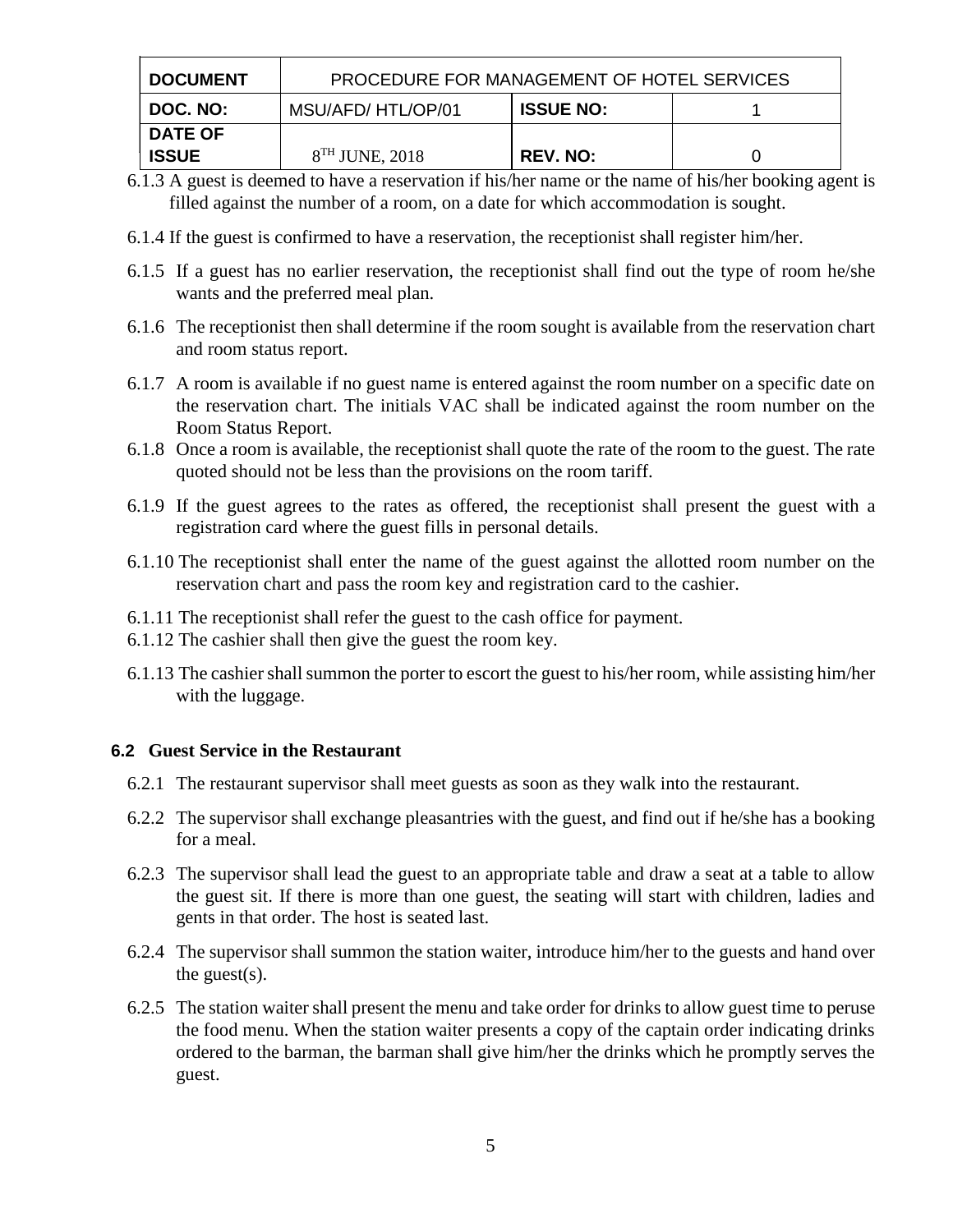| <b>DOCUMENT</b> | <b>PROCEDURE FOR MANAGEMENT OF HOTEL SERVICES</b> |                 |  |  |  |
|-----------------|---------------------------------------------------|-----------------|--|--|--|
| DOC. NO:        | <b>ISSUE NO:</b><br>MSU/AFD/HTL/OP/01             |                 |  |  |  |
| <b>DATE OF</b>  |                                                   |                 |  |  |  |
| <b>ISSUE</b>    | $8TH$ JUNE, 2018                                  | <b>REV. NO:</b> |  |  |  |

- 6.2.6 The waiter then shall take the food order, taking copies of captain order to the restaurant cashier and kitchen. When the food is ready, the waiter is informed by way of telephone by the kitchen in charge.
- 6.2.7 The station waiter shall confirm that the place setting is complete, collect the food, present to the guest and invite him/her to enjoy the meal.
- 6.2.8 The waiter shall check from time to time to ascertain the meal progress and find out if the guest has any requests.
- 6.2.9 When the guest is through with the meal, the station waiter shall clear the silverware, chinaware and table linen (napkin) and crumb down using a waiter's cloth (service cloth).
- 6.2.10 The waiter shall collect the bill from the restaurant cashier and present it to the guest in a bill folder.
- 6.2.11 The guest shall confirm and settle the bill through the waiter.
- 6.2.12 The waiter shall then thank the guest and hand him over to the restaurant supervisor who shall see him off.

#### **6.3 Special Function Procurement Procedure**

- 6.3.1 Enquiries for functions shall be telephone enquiries or walk-in enquiries.
- 6.3.2 The business development manager shall find out details of function requirements upon receiving enquiries.
- 6.3.3 The BDM shall then prepare a quotation relevant to the function requirements.
- 6.3.4 The client shall acknowledge agreement with the quotation by sending a commitment letter / LPO and making a 75% down-payment of estimate function cost.
- 6.3.5 The BDM shall produce an event order.

## **6.4 Billing Process**

- 6.4.1 The cashier shall do the billing
- 6.4.2 Once invoicing is complete, the cashier shall present the invoice to the customer for payment.

#### **6.5 Revenue Reconciliation Process**

6.5.1 The auditor shall ensure that relevant documents are available for analysis